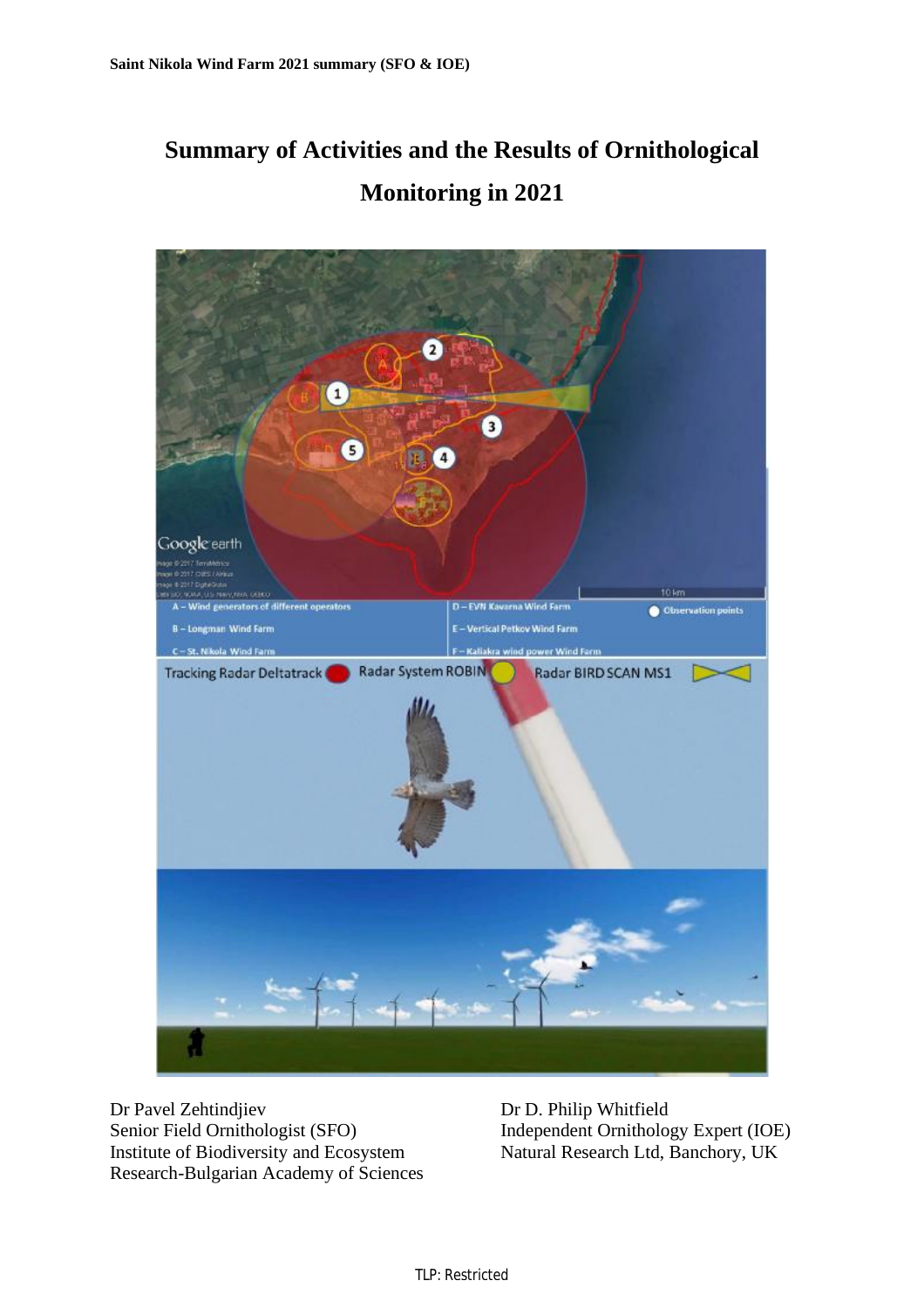## **Contents**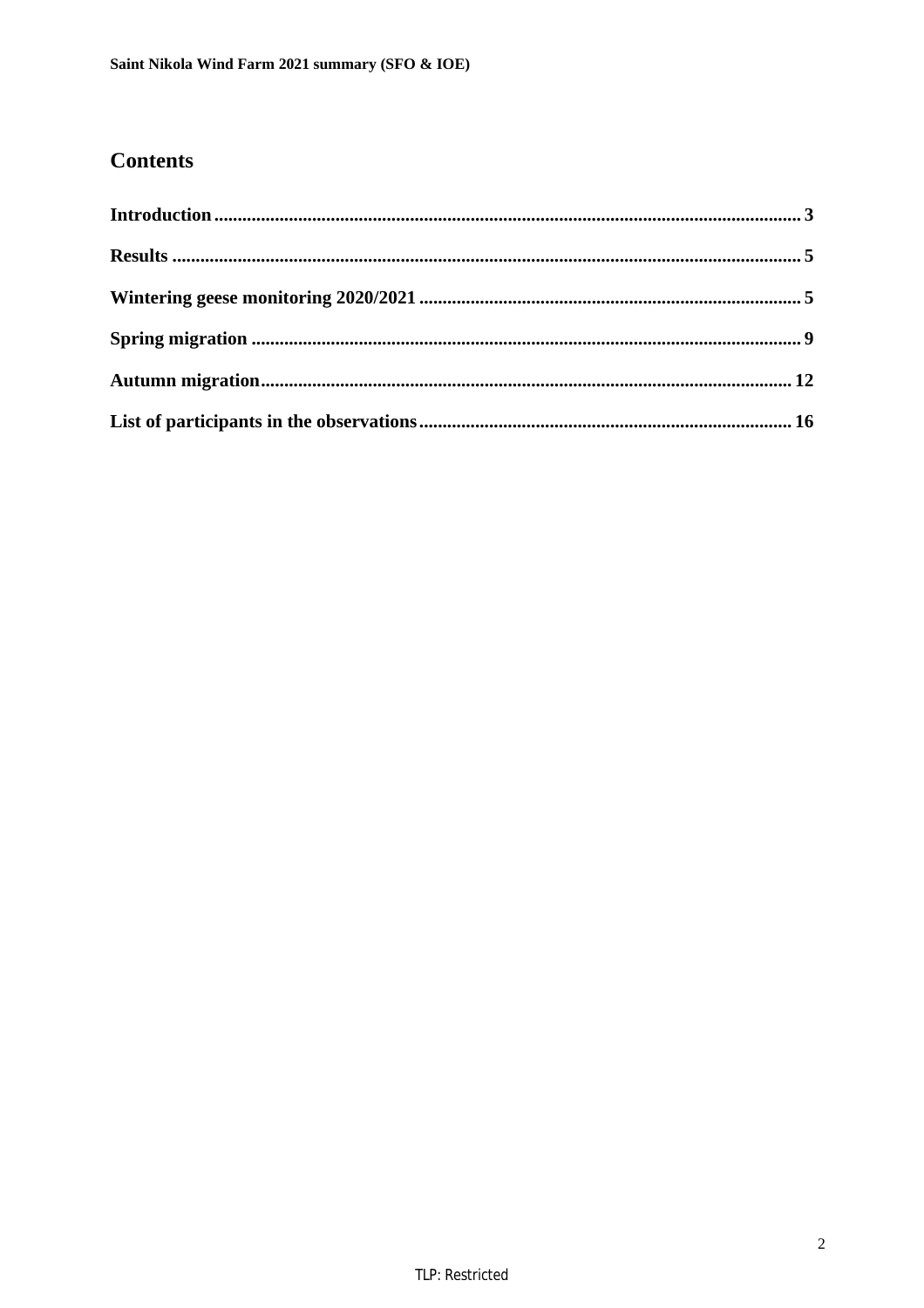## **Introduction**

The monitoring of Saint Nikola Wind Farm (SNWF) in 2021 was a part of more complex study assigned by the Wind farms, located in Kaliakra SPA BG0002051 - AES Geo Energy Ltd., Kaliakra Wind Power, Degrets OOD, Disib OOD, Windex OOD, Long Man Invest OOD, Long Man Energy OOD, Zevs Bonus OOD, Vertikal-Petkov & Sie SD, Wind Park Kavarna East EOOD, Wind Park Kavarna West EOOD, Millennium Group OOD. Effective of March 2018 the wind farms entered into agreement to implement and operate an Integrated System for Protection of Birds (ISPB) that includes 114 wind turbines, 95 of which are within the Kaliakra SPA BG0002051 and 19 are in the areas adjacent to the protected zone.

The ISPB consists of a combination of radar observations and meteorological data, integrated with field visual observations, which jointly used are essential for the accurate risk assessment and ensure that appropriate action is taken immediately to avoid collision risk. So far as potential adverse impacts of turbine collisions on birds, a Turbine Shutdown System is deployed supported by an Early Warning System.

The monitoring studies are based on the requirements of basic normative and methodological documents as follows: Environmental Protection Act, Biological Diversity Act, Bulgarian Red Data Book, Directive 92/43/EEC for habitats and species, and Directive 2009/147/EC on the conservation of wild birds, Protected Areas Act and Order RD-94 of 15.02.2018 of the Minister of Environment and Waters. Best international practices are also incorporated (T-PVS/Inf (2013) 15: [https://rm.coe.int/1680746245\)](https://rm.coe.int/1680746245). Detailed information on the scope, technical rules and monitoring procedures are publicly available at a dedicated website <https://kaliakrabirdmonitoring.eu/>.



Figure 1. A satellite photo with the location of the wind turbines covered by the ISPB and the boundaries of Kaliakra *SPA (shown by the red line), together with the scope of three radar systems.*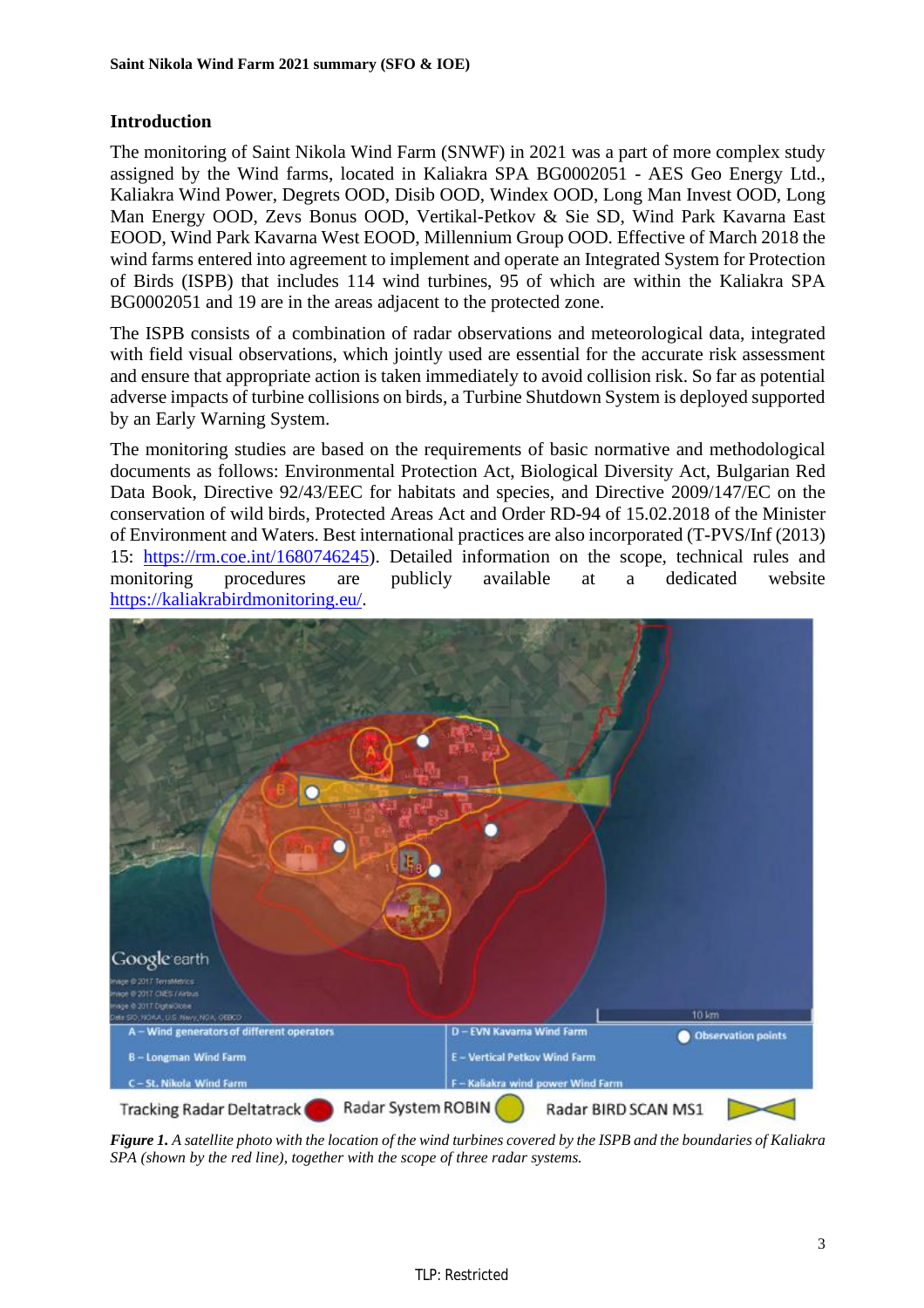Figure 1 presents the locations of all 114 wind turbines within the study area covered by the ISPB.

In order to provide objective data for the bird risk assessment, this summary presents activities and results of the monitoring in 2021 with main focus on the territory of Saint Nikola Wind Farm.

The activities were supervised and coordinated by Prof. Dr. Pavel Zehtindjiev - Senior Field Ornithologist with over 25 years of research in ornithology. Over 85 scientific publications in international ornithological journals. Member of European Ornithologists Union and several other conservation organisations. Winner of the Revolutionary Discovery Award for Ornithology of an American Ornithological Society in 2016 – The Cooper Ornithological Society. More than 10 years of experience in impact monitoring of wind turbines on breeding, migrating and wintering bird species in the region of Kaliakra.

Three types of radars integrated into the ISPB were used for monitoring and prevention of bird collisions:

## **Bird Scan MS1**

The radar collects quantitative data and provides information about Migration Traffic Rate of birds through a specific sector where the fixed beam of the radar is directed (Figure 1). The quality of the data deepens on the distance to the birds and to the size of the migrating birds. In the case of ISPB the maximum distance we have used the Bird Scan MS1 radar is 10 km beam directed from west to east across the main migratory front of seasonal migrations. The data obtained by this radar system allow crude identification of ecological types of birds: for example, passerines, swifts, waders and large birds. The radar data do not allow quantification of bird migration for every bird species observed in the ISPB territory and therefore do not allow any comparison with visual observations.

These data are not used for quantification and analysis of the characteristics of migration.

## **Deltatrack Radar System**

This radar is a tracking radar system which allows detection of a single target or group of targets and tracking of their movements in a range of around 5 km (Figure 1). It is used in the monitoring as a real time tool for the tracking of already (visually) identified bird targets in the ISPB territory. The radar is not applicable for quantitative analysis of bird migration.

## **Radar System Robin**

This is a 3 D radar system constructed for detection and tracking of moving targets in air volume of around 10 km<sup>3</sup> (Robin Radar in EVN Kavarna) (Figure 1). It is a real time tool for tracking of moving targets and in combination with visual observations in the field provides highly reliable data on the distance as well altitudes of birds already detected and identified by the field ornithologists. This radar does not provide quantitative data of migration at a species level because it does not allow species identification.

All three radar systems have been used as tools to assist field observations, detection of potential ingresses into the wind farms, and real time tracking of birds after visual observation through the ISPB during the period of monitoring.

All quantitative data and analysis of recorded bird numbers are based on the only possible quantification of bird migration of different bird species – the visual observations in the field. Locations of field observation points are presented in Figure 1.

Detailed descriptions of the technical characteristics of the three radar systems integrated within the ISPB are presented on the web site:<https://kaliakrabirdmonitoring.eu/Methodology>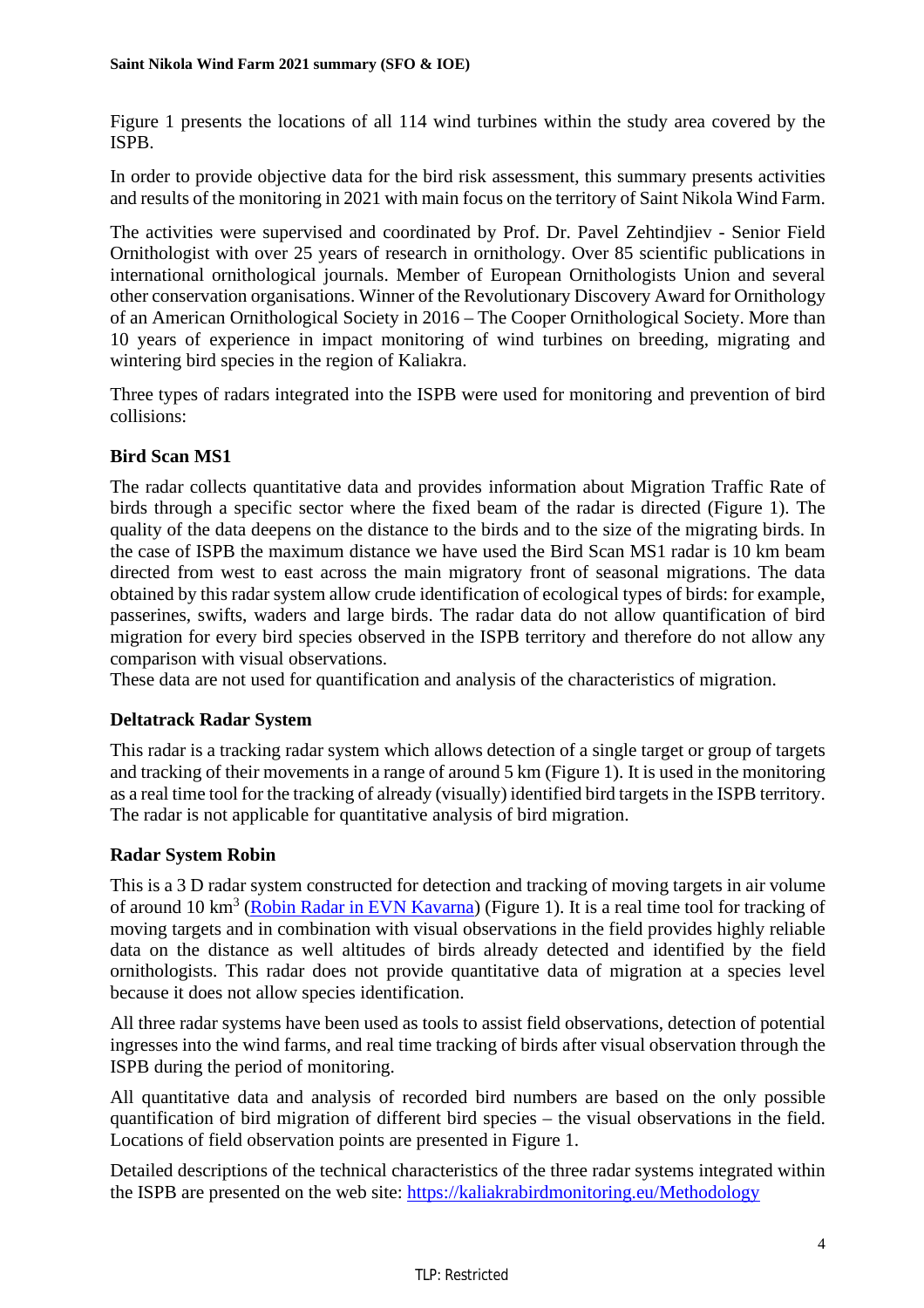

Figure 2. A flock of White pelicans: an illustration of the simultaneous records obtained by every ornithologist in real time information from Robin Radar System and visual observations. Every single bird and flock of birds from *the target bird species were tracked by visual observations and the Robin radar simultaneously.* 

## **Results**

## **Wintering geese monitoring 2020/2021**

In total very low numbers of geese of all observed species were present in the ISPB territory during the winter 2020-2021. Unusually low numbers of wintering geese were also observed in Bulgaria and Romania in general in the winter season 2020-2021 [\(https://greenbalkans.org/bg/,](https://greenbalkans.org/bg/) https://BirdLife Bulgaria red brested geese).

Less than 2000 individual geese were observed during the 2020/2021 surveys (Table 1).

| Date               | A. albifrons | A. anser | Anser/Branta | <b>Total</b> |
|--------------------|--------------|----------|--------------|--------------|
| 21.12.2020         | 110          |          |              |              |
| 02.01.2021         | 80           |          |              | 80           |
| 28.01.2021         | 668          | 24       | 975          | 1667         |
| 13.02.2021         | 42           |          |              |              |
| <b>Grand Total</b> | 900          | 24       | 975          | 1899         |

*Table 1. All observed geese numbers by species and day of monitoring.* 

The four days with observed geese in ISPB territory are presented in Table 1. The maximum number of geese in flocks was observed on 28 January. There was only one day with geese observed in February. No RBG were observed in February.

Temporal dynamics of geese number during the period when geese were observed in ISPB territory are presented in Figure 3.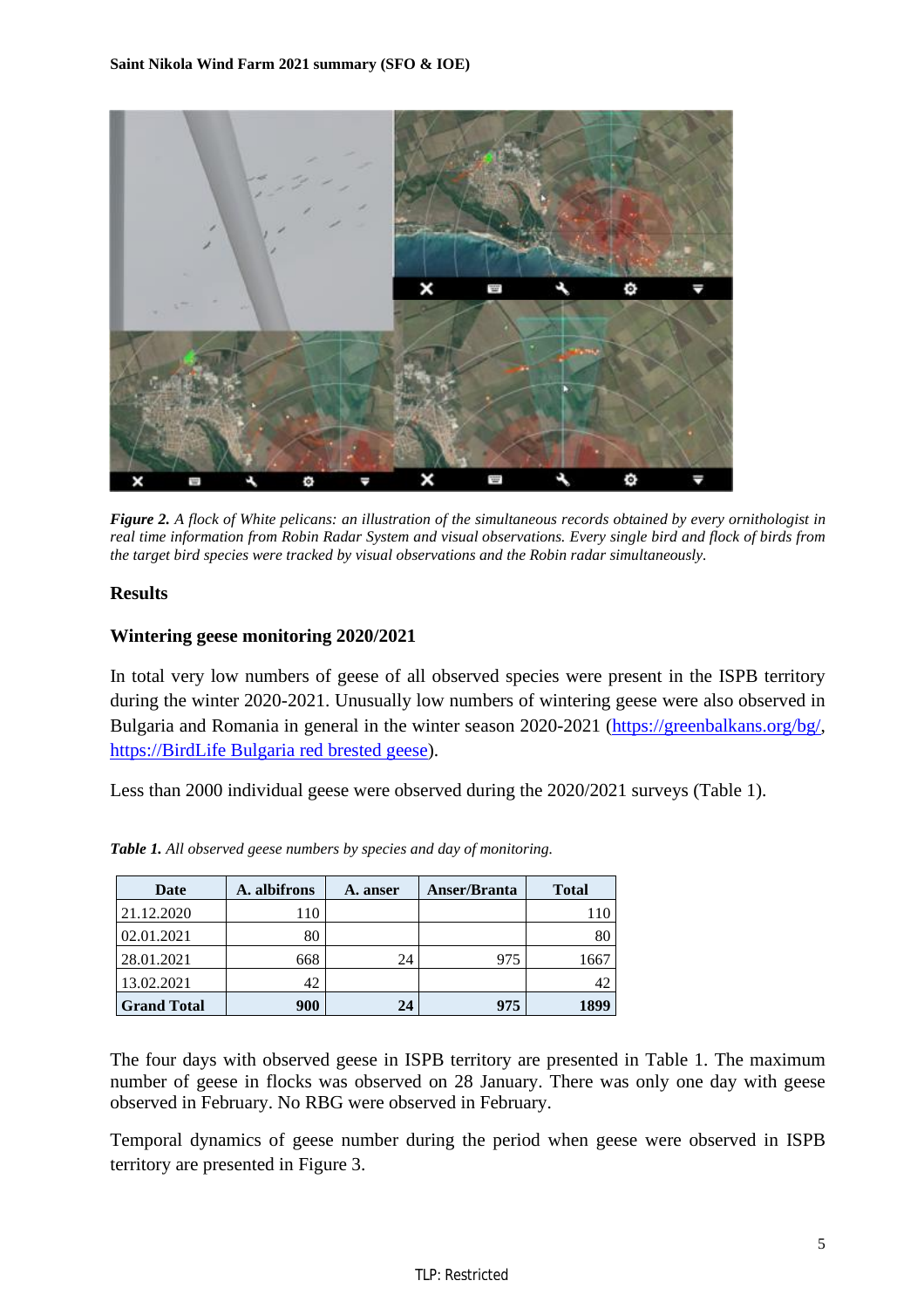

*Figure 3. Temporal dynamics of wintering geese observed in ISPB territory, season 2020-2021.* 

The reason for the relatively low number of wintering geese in Bulgaria in general was likely due to the exceptionally mild winter of 2020-2021. Detailed analyses of correlation between ambient temperature and number of geese in Saint Nikola Wind Farm (SNWF), and discussion of the role of temperature, are presented in a previous report for the same territory: ([www.aesgeoenergy.com/Winter](http://www.aesgeoenergy.com/Winter) Report 2016-2017.pdf )

## **Spatial distribution of feeding geese**

The density of flocks of geese tracked by the radar systems and confirmed visually are presented in maps below and indicate prevalence of geese activity (flights and feeding fields) in NE part of territory (Figures 4). Our results from winter 2020-2021 support the selective behaviour of wintering geese in favour of fields that were near to major roosts – the lakes Durankulak and Shabla (Harrison et al. 2017: Biodiversity Conservation [http://dx.doi.org/10.1007/s10531-017-](http://dx.doi.org/10.1007/s10531-017) 1427-4). The same conclusion has been published after 13 years of wintering geese monitoring at SNWF (See <http://www.aesgeoenergy.com/site/Studies.html> and <https://kaliakrabirdmonitoring.eu/Reports>).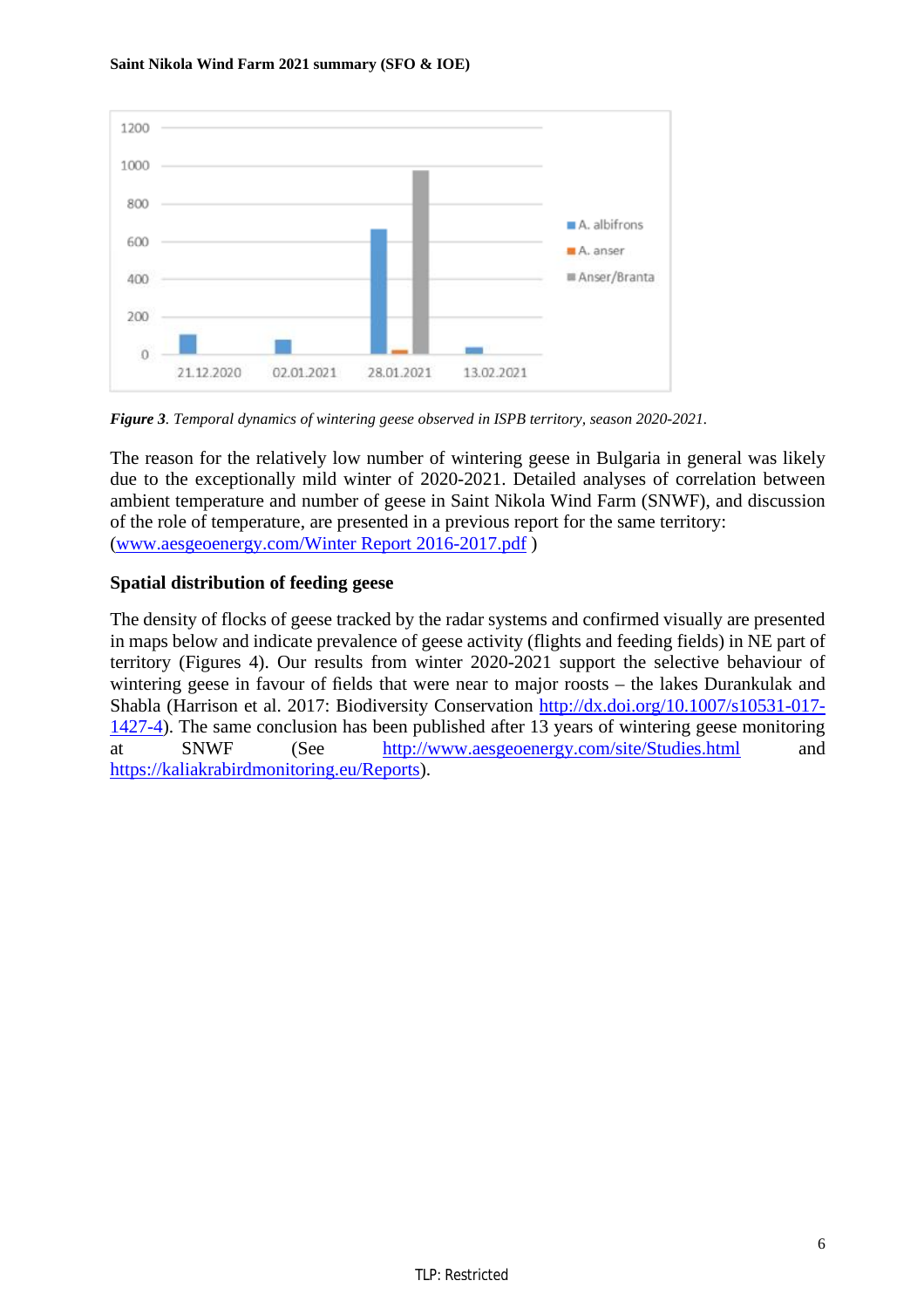

Figure 4. Flocks of of GWFG (yellow), Greylag goose (green) and mixed flocks of GWFG and RBG (blue) (yellow) *observed during the monitoring period in winter 2020-2021 in ISPB territory.* 

## **Carcass monitoring results**

All 114 turbines were searched every seventh day (if the areas under turbines were accessible) for carcasses during the whole winter survey period (01 December 2020 – 28 February 2021) when more birds were at risk of collision. The weather condition (ambient temperature, rain and snow coverage) which may have an impact on the frequency and results of the searches has been previously discussed in several winter monitoring reports available at: <http://www.aesgeoenergy.com/site/Studies.html>. The last wintering geese in St. Nikola Wind Farm (SNWF) territory are typically observed at the beginning of March; therefore, for surety of adequate coverage, the searches continued until the end of March. The actual frequencies of searches are presented in Table 2.

| Turbine     | December         | January        | February                 | March          | Total |
|-------------|------------------|----------------|--------------------------|----------------|-------|
| AE8         | $\sqrt{2}$       | $\overline{4}$ | $\overline{4}$           | 3              | 13    |
| AE9         | $\sqrt{2}$       | $\overline{4}$ | $\overline{4}$           | 3              | 13    |
| <b>AE10</b> | $\boldsymbol{2}$ | $\overline{4}$ | $\overline{\mathcal{L}}$ | 3              | 13    |
| <b>AE11</b> | $\sqrt{2}$       | $\overline{4}$ | $\overline{4}$           | 3              | 13    |
| <b>AE12</b> | $\overline{2}$   | 5              | $\overline{\mathcal{L}}$ | $\overline{4}$ | 15    |
| <b>AE13</b> | $\mathbf{2}$     | 5              | $\overline{\mathcal{L}}$ | $\overline{4}$ | 15    |
| <b>AE14</b> | $\boldsymbol{2}$ | 3              | $\overline{4}$           | 3              | 12    |
| <b>AE15</b> | $\mathbf{2}$     | 5              | $\overline{4}$           | 3              | 14    |
| AE16        | $\overline{c}$   | 4              | $\overline{4}$           | 3              | 13    |
| AE17        | $\overline{2}$   | 4              | $\overline{\mathcal{L}}$ | 3              | 13    |

| Turbine     | <b>December</b> | January                  | February                 | March                    | Total |
|-------------|-----------------|--------------------------|--------------------------|--------------------------|-------|
| <b>AE18</b> | $\overline{c}$  | 5                        | $\overline{\mathcal{L}}$ | $\overline{\mathcal{L}}$ | 15    |
| AE19        | $\overline{c}$  | 5                        | $\overline{4}$           | $\overline{\mathcal{L}}$ | 15    |
| <b>AE20</b> | $\overline{2}$  | $\overline{\mathcal{L}}$ | $\overline{4}$           | 3                        | 13    |
| AE21        | $\sqrt{2}$      | $\overline{\mathcal{L}}$ | $\overline{4}$           | 3                        | 13    |
| AE22        | $\overline{2}$  | $\overline{4}$           | $\overline{4}$           | 3                        | 13    |
| AE23        | $\overline{c}$  | $\overline{4}$           | $\overline{4}$           | 3                        | 13    |
| AE24        | $\overline{c}$  | $\overline{\mathcal{L}}$ | $\overline{4}$           | 3                        | 13    |
| AE25        | $\overline{c}$  | $\overline{\mathcal{L}}$ | $\overline{\mathcal{L}}$ | 3                        | 13    |
| AE26        | $\overline{c}$  | 4                        | $\overline{4}$           | 3                        | 13    |
| AE27        | $\overline{c}$  | 4                        | 4                        | 3                        | 13    |

*Table 2. Number of searches per turbine in the period 01 December 2020 – 31 March 2021.*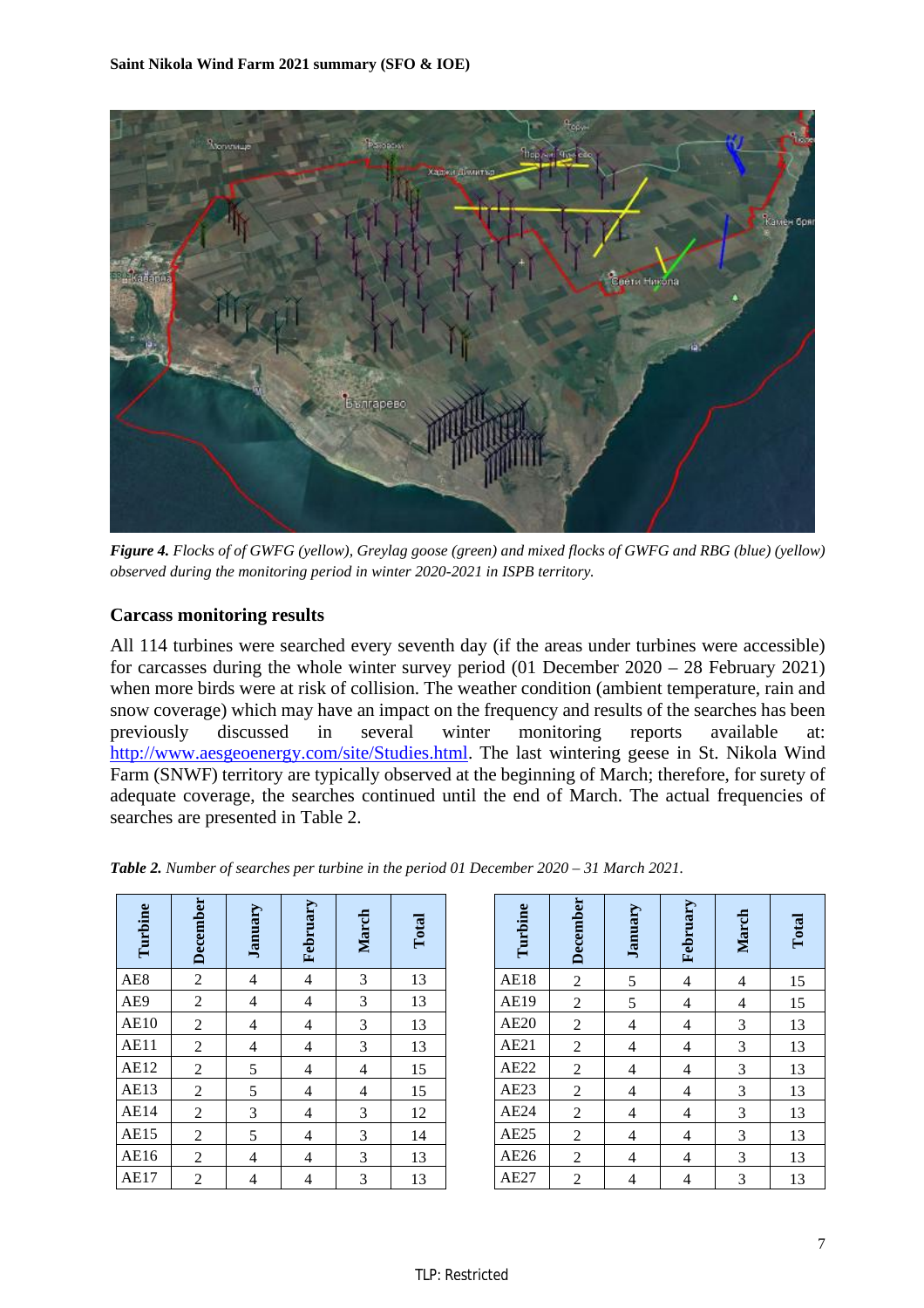| Turbine     | December       | January        | February                 | March                    | Total |
|-------------|----------------|----------------|--------------------------|--------------------------|-------|
| <b>AE28</b> | $\overline{c}$ | $\overline{4}$ | $\overline{4}$           | $\overline{\mathbf{3}}$  | 13    |
| <b>AE29</b> | $\overline{c}$ | $\overline{4}$ | $\overline{4}$           | $\overline{\mathbf{3}}$  | 13    |
| <b>AE31</b> | $\overline{c}$ | $\overline{5}$ | $\overline{4}$           | $\overline{\mathcal{L}}$ | 15    |
| <b>AE32</b> | $\overline{2}$ | $\overline{5}$ | $\overline{4}$           | $\overline{4}$           | 15    |
| AE33        | $\overline{2}$ | $\overline{5}$ | $\overline{4}$           | $\overline{\mathcal{L}}$ | 15    |
| AE34        | $\overline{2}$ | 5              | $\overline{4}$           | $\overline{\mathcal{L}}$ | 15    |
| AE35        | $\overline{2}$ | 5              | $\overline{4}$           | $\overline{4}$           | 15    |
| <b>AE36</b> | $\overline{2}$ | $\overline{4}$ | $\overline{4}$           | $\overline{\mathbf{3}}$  | 13    |
| AE37        | $\overline{2}$ | 5              | $\overline{4}$           | $\overline{4}$           | 15    |
| <b>AE38</b> | $\overline{2}$ | $\overline{4}$ | $\overline{4}$           | $\overline{\mathbf{3}}$  | 13    |
| AE39        | $\overline{2}$ | $\overline{4}$ | $\overline{4}$           | $\overline{3}$           | 13    |
| <b>AE40</b> | $\overline{2}$ | $\overline{4}$ | $\overline{\mathcal{L}}$ | $\overline{\mathbf{3}}$  | 13    |
| <b>AE41</b> | $\overline{2}$ | $\overline{4}$ | $\overline{4}$           | $\overline{3}$           | 13    |
| <b>AE42</b> | $\overline{2}$ | $\overline{4}$ | $\overline{4}$           | $\overline{3}$           | 13    |
| AE43        | $\overline{c}$ | $\overline{4}$ | $\overline{4}$           | $\overline{3}$           | 13    |
| AE44        | $\overline{2}$ | $\overline{4}$ | $\overline{\mathcal{L}}$ | $\overline{\mathbf{3}}$  | 13    |
| <b>AE45</b> | $\overline{c}$ | $\overline{4}$ | $\overline{4}$           | 3                        | 13    |

| Turbine      | December                | January                  | February                 | March                   | Total |
|--------------|-------------------------|--------------------------|--------------------------|-------------------------|-------|
| <b>AE46</b>  | $\overline{c}$          | 5                        | $\overline{4}$           | $\overline{4}$          | 15    |
| <b>AE47</b>  | $\overline{c}$          | 5                        | $\overline{\mathcal{L}}$ | $\overline{\mathbf{4}}$ | 15    |
| <b>AE48</b>  | $\overline{c}$          | 5                        | $\overline{\mathcal{L}}$ | $\overline{\mathbf{4}}$ | 15    |
| <b>AE49</b>  | $\overline{2}$          | $\overline{5}$           | $\overline{4}$           | $\overline{4}$          | 15    |
| <b>AE50</b>  | $\overline{2}$          | 5                        | $\overline{4}$           | $\overline{4}$          | 15    |
| AE51         | $\overline{3}$          | $\overline{4}$           | $\overline{4}$           | $\overline{4}$          | 15    |
| AE52         | $\overline{\mathbf{3}}$ | $\overline{\mathcal{L}}$ | $\overline{\mathcal{L}}$ | $\overline{4}$          | 15    |
| AE53         | $\overline{\mathbf{3}}$ | $\overline{4}$           | $\overline{4}$           | $\overline{4}$          | 15    |
| <b>AE54</b>  | $\overline{\mathbf{3}}$ | $\overline{4}$           | $\overline{4}$           | $\overline{4}$          | 15    |
| <b>AE55</b>  | 3                       | $\overline{4}$           | $\overline{4}$           | $\overline{4}$          | 15    |
| AE56         | 3                       | $\overline{4}$           | $\overline{\mathcal{L}}$ | $\overline{\mathbf{4}}$ | 15    |
| <b>AE57</b>  | 3                       | $\overline{\mathcal{L}}$ | $\overline{\mathcal{L}}$ | $\overline{\mathbf{4}}$ | 15    |
| <b>AE58</b>  | $\overline{3}$          | $\overline{\mathcal{L}}$ | $\overline{\mathcal{L}}$ | $\overline{4}$          | 15    |
| <b>AE59</b>  | $\overline{\mathbf{3}}$ | $\overline{\mathcal{L}}$ | $\overline{4}$           | $\overline{4}$          | 15    |
| <b>AE60</b>  | $\overline{2}$          | 5                        | $\overline{4}$           | $\overline{4}$          | 15    |
| <b>Total</b> | 113                     | 224                      | 208                      | 181                     | 726   |

Systematic searches under 52 turbines in the period of 1 December 2020 – 31 March 2021 resulted in no collision victims.

No body parts or intact remains of geese which could be considered as collision victims were detected after an accumulation of 726 searches under 52 turbines in the period December 2020 – March 2021. Therefore, no evidence for collision of any goose species, including RBG, has been found in the winter 2020 – 2021 when geese were present, and turbines were operating.

There were circumstances in the 2020-2021 winter which required the Turbine Shutdown System (TSS). The number of TSS instances applied during this period are presented in Table 3

*Table 3. Number of Turbine Shutdown System applications in winter 2020-2021.* 

| Date       | Wind farm            | <b>Species</b>       | <b>Number</b> | Time stop | <b>Time start</b> |
|------------|----------------------|----------------------|---------------|-----------|-------------------|
| 31.01.2021 | Wind Farm St. Nikola | Pelicanus crispus    |               | 12:04     | 12:28             |
| 08.02.2021 | Wind Farm St. Nikola | Haliaeetus albicilla |               | 11:48     | 12:15             |

## **Conclusions: wintering geese 2020-2021**

A relatively mild 2020 – 2021 winter is likely the main reason for the low number of observed geese in ISPB territory. Daily observations from December 2020 to February 2021 (inclusive) revealed that the recorded presence of geese in ISPB territory was compressed into a short time period within the winter, which was essentially the same as already established since 2008.

The number of wintering geese observed in ISPB during winter broadly corresponds to the total number of wintering geese in the larger region of coastal Dobroudzha region; but is lower, because ISPB is relatively distant to roosting sites of wintering geese at the two freshwater lakes – Durankulak and Shabla.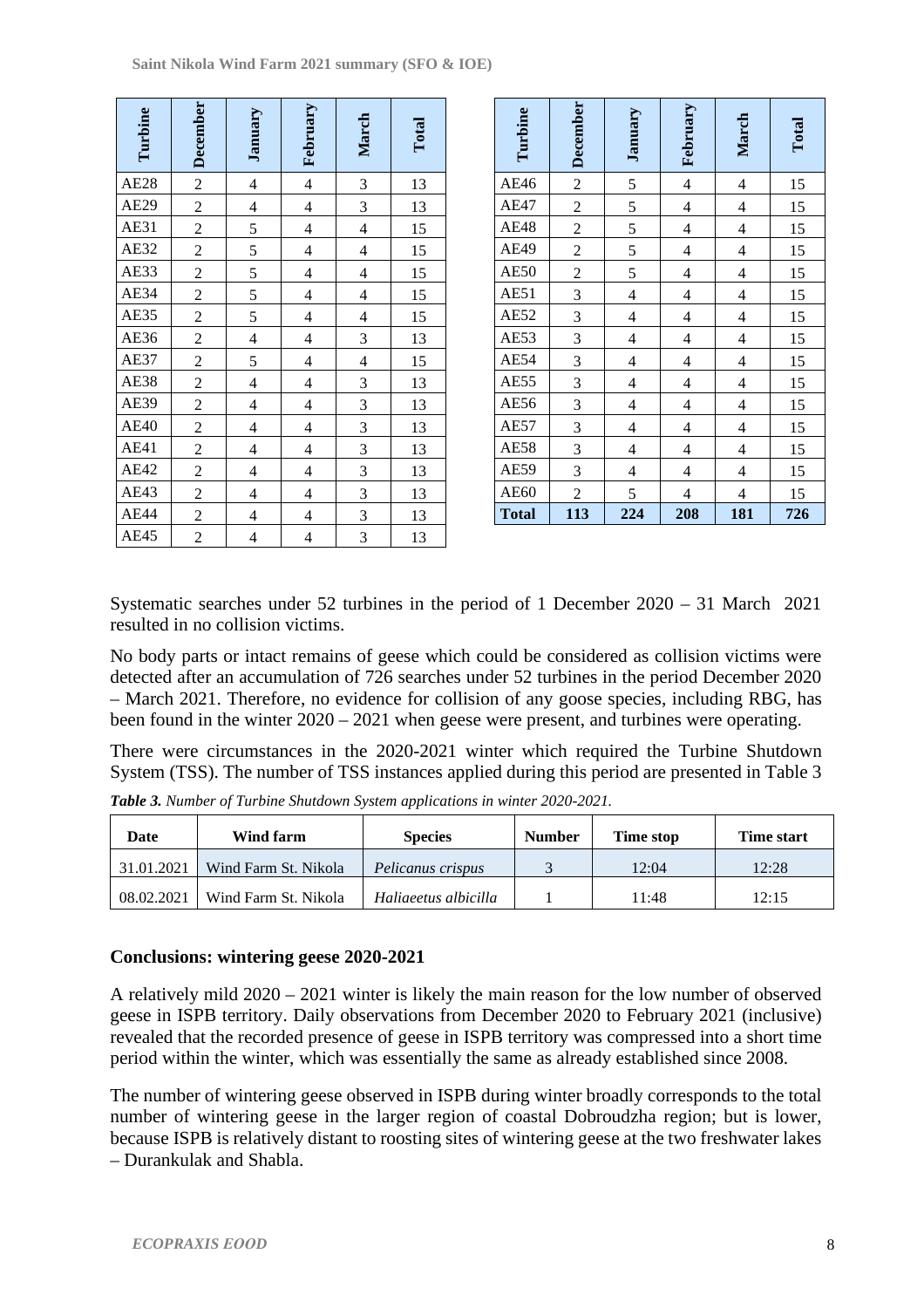52 wind turbines of SNWF were not a source of collision mortality for wintering geese, even though they may frequently fly through or feed within wind farm territory. The evidence for this is that no remains of geese that could be attributed to collision with turbines were found during systematic searches under operational turbines not only in the 2020-2021 winter but also in any of the eleven winters when 52 turbines at SNWF (part of ISPB) have been operational and searched systematically every winter season.

Over several years, this evidence from SNWF consists of records of hundreds of thousands of geese flying through or feeding in SNWF (even though it is apparently not preferred habitat), and several thousands of searches under turbines to detect any strike casualties: no casualties have been found. It is beyond dispute that even the risk of collision mortality to wintering geese, of any species, presented by SNWF is remote in the extreme. Prospects of any possible adverse effect on geese populations through collision mortality are effectively zero.

No displacement (disturbance) reaction from geese has been observed for the period 2008-2021 as a result of construction and operation of wind turbines in the SNWF territory. Observed numbers of geese of all species as well as observed spatial distribution of flying and feeding geese does not indicate gross displacement from the operational turbines or its immediate environs. Wintering geese at SNWF do not apparently show mega-avoidance or even mesoavoidance (whole wind farm avoidance or turbine avoidance, respectively: May 2015: Biological Conservation 190, 179-187). Despite this lack of avoidance at such scales, they are clearly extremely capable of not being at risk of collision with turbine blades.

From research described in the present report and earlier SNWF surveys (see previous SNWF winter reports on <https://www.aesgeoenergy.com/site/Studies.html>) the area continues to be a feeding ground for RBG as well as GWFG, but it also remains an unimportant area for both species, as indicated in pre-construction studies. Consequently, and based on other studies, SNWF presents no material threat through preventing use of food supplies: especially in light of other agricultural practices such as crop type and field size of the preferred crop of feeding geese. Harrison et al. (2017) documented avoidance of habitat by feeding geese with a small-scale loss around turbine bases. This "avoidance" could be due in part to the concrete bases of turbines and farmers' reluctance to cultivate areas in their immediate vicinity, to reduce potential damage to their machinery. Hence, the avoidance could have been the shortage of anything to eat, rather than the turbines *per se*. Whatever the reason, these potential losses (which would be zero if the crop is not preferred by geese; and crop choice is under the farmers' discretion) are dwarfed by the more serious consequences of agricultural crop practices, such as crop type, field size, field boundaries' habitat, and losses to farmers' decisions (Harrison et al. 2017, Petkov et al. 2017: European Journal of Wildlife Research DOI 10.1007/s10344-017-1119-0). The impacts of hunting through direct and indirect pressures are also probably more severe than any consequence of wind farms in the region.

## **Spring migration**

During the spring monitoring, observations were made during all 61 days of the season (15 March -15 May), with registered migratory, soaring birds being detected over 70 % of the days in spring 2021. For the survey period, a total ot 1012 migratory and resident birds were registered in spring 2021 (Table 4)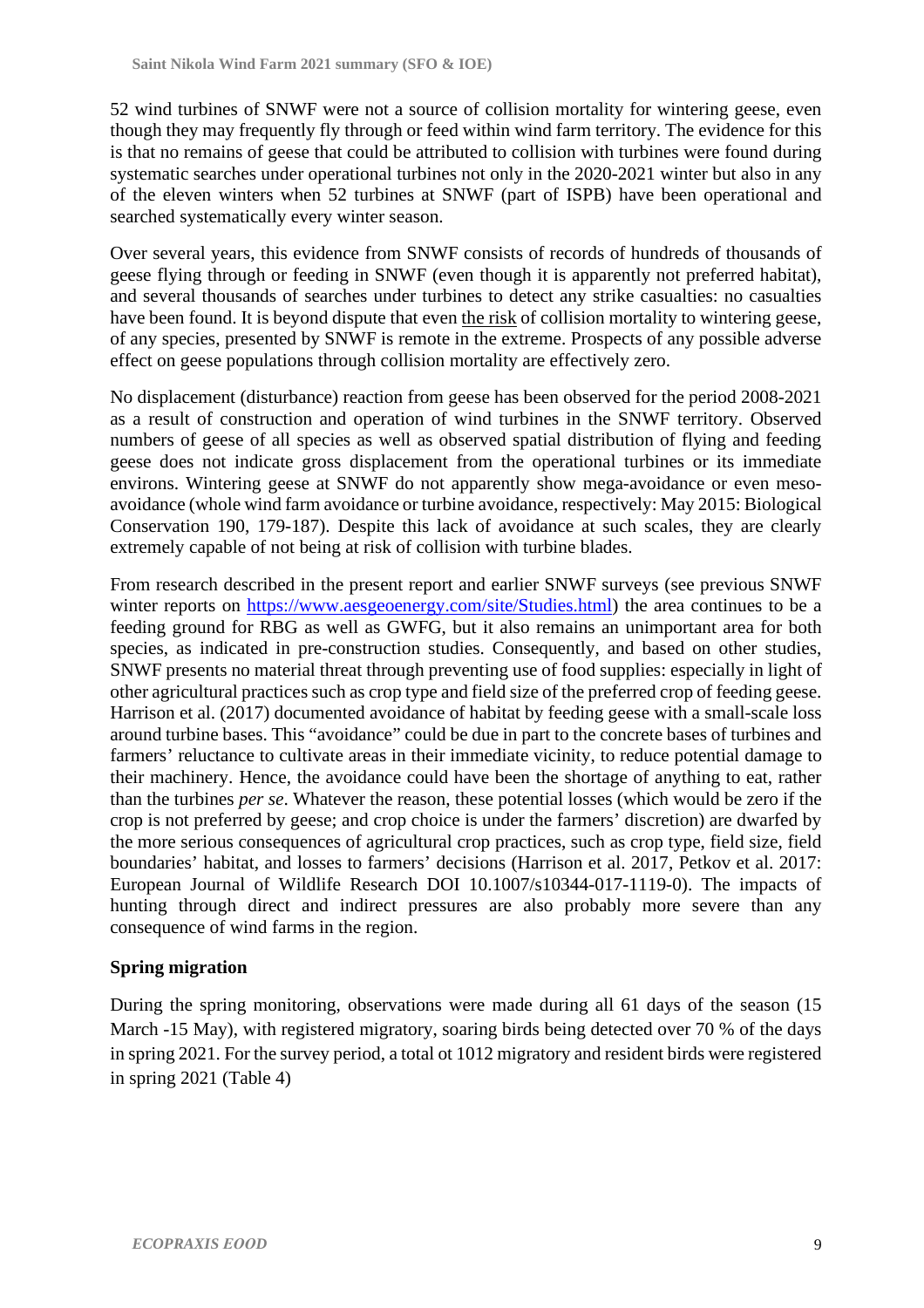Table 4. Number of registered birds of all ecological groups by day during the spring migration in the territory *covered by ISPB* 

| <b>Period</b>               | Number of birds in Spring 2021 |
|-----------------------------|--------------------------------|
| $15-31$ March               | 590                            |
| 1-30 April                  | 354                            |
| $1-15$ May                  | 68                             |
| <b>Total for the period</b> | 1012                           |



Figure 5. Dynamics of the spring migration of birds in the ISPB territory based on visual observations during the *period 15 March - 15 May 2021* 

The variations in bird numbers were substantial within the spring seasons of migration covered by the current monitoring study (Figure 5). The dynamics in numbers of birds in spring season 2021 remained relatively similar to the previous year, 2020 (see previous reports <https://kaliakrabirdmonitoring.eu/>).

The most numerous birds in spring in the region for four migratory spring seasons were Common cormorants (*Phalacrocorax carbo*) and some birds of prey – Common buzzards (*Buteo buteo*), Red-footed falcon (*Falco vespertinus*), Common kestrels (*Falco tinnunculus*) and Marsh harriers (*Circus aeruginosus*).

| <b>Species name</b> | <b>Number of birds</b> |
|---------------------|------------------------|
| A. cinerea          | 58                     |
| A. heliaca          |                        |
| A. nisus            | 13                     |
| A. pennata          |                        |
| A. pomarina         | 3                      |
| A. purpurea         | 22                     |
| B. buteo            | 56                     |
| B. rufinus          | 30                     |
| C. aeruginosus      | 92                     |
| C. ciconia          | 24                     |
| C. corax            | 16                     |
| C. cyaneus          | 4                      |
| C. gallicus         | 10                     |
| C. macrourus        | 3                      |
| C. pygargus         |                        |

| <b>Species name</b>      | <b>Number of birds</b> |
|--------------------------|------------------------|
| E. alba                  | 12                     |
| F. subbuteo              | .5                     |
| <i>F. tinnunculus</i>    | 32                     |
| F. vespertinus           | 17                     |
| H. himantopus            |                        |
| H. pennatus              |                        |
| L. ridibundus            | 21                     |
| M. migrans               | 2                      |
| N. nicticorax            | 6                      |
| P. apricaria             | 41                     |
| P. carbo                 | 469                    |
| P. haliaetus             |                        |
| P. onocrotalus           |                        |
| T. tadorna               | 63                     |
| <b>Number of species</b> | 29                     |

Table 5. Composition and number of registered bird species during the period 15 March - 15 May 2021 in the *ISPB territory*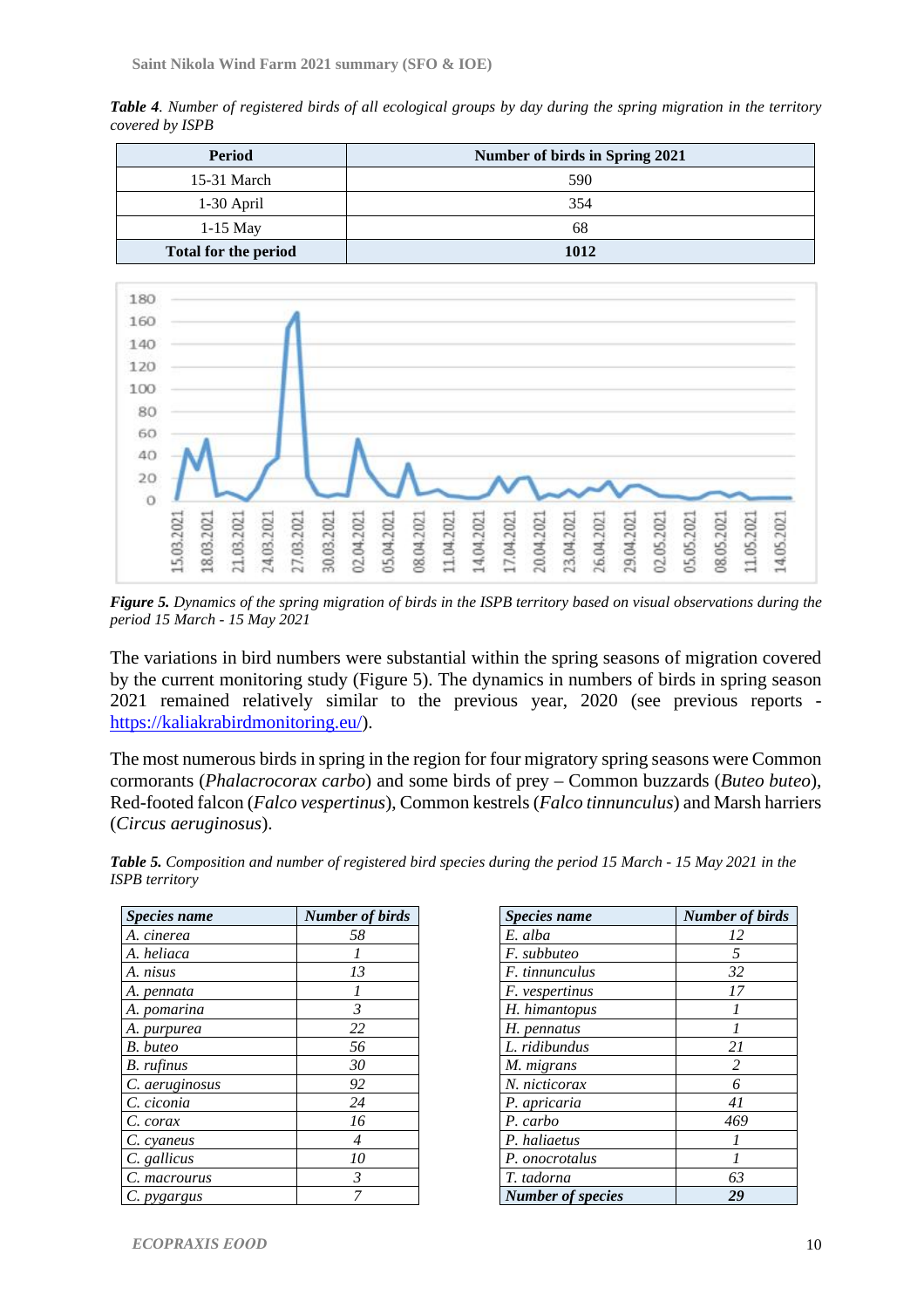In the spring of 2021, a total of 24 White storks (*Ciconia ciconia*) passed over the surveyed territory. The European nesting population of the White stork is estimated to be between 180,000 and 220,000 pairs, with about 80 % of the species migrating along the wider western Black Sea region, which also covers a part of north-eastern Bulgaria. Compared to these values, White storks flying over the Kaliakra area, substantially east of the main migratory path of White storks along the western Black Sea migration corridor, were an insignificant proportion (0.02%) of the Via Pontica population.

No stops of turbines were ordered under the Turbine Shutdown System (TSS) during the spring migration period of 2021. This was primarily because all the observed birds passing through the ISPB territory were outside the zone of the risk of collision with turbines.

In order to check the effectiveness of the ISPB to prevent collisions of spring migrating birds, each of the 114 turbines covered by the ISPB programme was checked at least once a week for collision victims. According to previously performed carcass removal and searcher efficiency tests during autumn migration and in winter at SNWF (and repeated in autumn 2018 for ISPB territory), this search regime of weekly searches provides for a cost-effective method, which can also be calibrated, to discover any bird strike fatalities which may be of concern. For details, see previous studies of: <http://www.aesgeoenergy.com> and results of previous ISPB reports at: [https://kaliakrabirdmonitoring.eu/Report\\_Autumn](https://kaliakrabirdmonitoring.eu/Report_Autumn) 2018

| <b>Turbine</b>    | <b>March</b>   | <b>April</b>             | <b>May</b>     | <b>Total</b>   |  |  |
|-------------------|----------------|--------------------------|----------------|----------------|--|--|
| AE8               | $\overline{c}$ | $\overline{4}$           | $\overline{c}$ | 8              |  |  |
| AE9               | $\overline{c}$ | $\overline{4}$           | $\overline{2}$ | 8              |  |  |
| <b>AE10</b>       | $\overline{c}$ | $\overline{5}$           | $\overline{2}$ | 9              |  |  |
| AE11              | $\overline{2}$ | 5                        | $\overline{2}$ | 9              |  |  |
| <b>AE12</b>       | $\frac{3}{3}$  | $\overline{4}$           | $\overline{2}$ | 9              |  |  |
| AE13              |                | $\overline{\mathbf{4}}$  | $\overline{c}$ | 9              |  |  |
| AE14              | $\overline{2}$ | $\overline{4}$           | $\overline{2}$ | 8              |  |  |
| $\overline{AB15}$ | $\overline{2}$ | $\overline{\mathcal{L}}$ | $\overline{2}$ | 8              |  |  |
| AE16              | $\overline{2}$ | 5                        | $\overline{2}$ | 9              |  |  |
| <b>AE17</b>       | $\overline{2}$ | 5                        | $\overline{2}$ | 9              |  |  |
| $\overline{AE18}$ | $\overline{3}$ | $\overline{4}$           | $\overline{2}$ | 9              |  |  |
| AE19              | $\overline{3}$ | $\overline{4}$           | $\overline{2}$ | 9              |  |  |
| <b>AE20</b>       | $\overline{2}$ | $\overline{4}$           | $\overline{2}$ | 8              |  |  |
| AE21              | $\overline{2}$ | $\overline{5}$           | $\overline{2}$ | 9              |  |  |
| AE22              | $\overline{c}$ | 5                        | $\overline{2}$ | 9              |  |  |
| AE23              | $\overline{2}$ | $\overline{5}$           | $\overline{2}$ | 9              |  |  |
| AE24              | $\overline{c}$ | $\overline{4}$           | $\overline{3}$ | 9              |  |  |
| AE25              | $\overline{2}$ | $\overline{4}$           | $\overline{3}$ | 9              |  |  |
| AE26              | $\overline{2}$ | $\overline{5}$           | $\overline{c}$ | 9              |  |  |
| $\overline{AE27}$ | $\overline{c}$ | $\overline{5}$           | $\overline{c}$ | 9              |  |  |
| <b>AE28</b>       | $\overline{c}$ | $\overline{5}$           | $\overline{c}$ | 9              |  |  |
| AE29              | $\overline{2}$ | $\overline{4}$           | $\overline{3}$ | 9              |  |  |
| AE31              | 3              | $\overline{\mathbf{4}}$  | $\overline{2}$ | 9              |  |  |
| AE32              | $\overline{3}$ | $\overline{4}$           | $\overline{2}$ | 9              |  |  |
| AE33              | $\overline{3}$ | $\overline{\mathbf{4}}$  | $\overline{2}$ | 9              |  |  |
| AE34              | $\overline{3}$ | $\overline{\mathbf{4}}$  | $\overline{c}$ | $\overline{9}$ |  |  |
| AE35              | $\overline{3}$ | $\overline{4}$           | $\overline{c}$ | $\overline{9}$ |  |  |

| Table 6. Number of turbines searched for collision victims in the part of territory of SNWF during the period 15 |  |  |  |  |  |
|------------------------------------------------------------------------------------------------------------------|--|--|--|--|--|
| March - 15 May 2021                                                                                              |  |  |  |  |  |

| <b>Turbine</b> | <b>March</b>            | <b>April</b>             | <b>May</b>                                                                                                                                  | <b>Total</b>   |
|----------------|-------------------------|--------------------------|---------------------------------------------------------------------------------------------------------------------------------------------|----------------|
| AE36           | $\overline{c}$          | 4                        |                                                                                                                                             | 8              |
| AE37           | $\overline{3}$          | $\overline{\mathcal{L}}$ | $\frac{2}{2}$                                                                                                                               | 9              |
| AE38           | $\overline{2}$          | $\overline{\mathbf{4}}$  | $\overline{2}$                                                                                                                              | 8              |
| AE39           | $\overline{c}$          | 4                        |                                                                                                                                             | 8              |
| <b>AE40</b>    | $\overline{2}$          | $\overline{4}$           | $\frac{2}{3}$ $\frac{3}{3}$ $\frac{3}{3}$ $\frac{3}{2}$ $\frac{2}{2}$ $\frac{2}{2}$ $\frac{2}{2}$ $\frac{2}{2}$ $\frac{2}{2}$ $\frac{2}{2}$ | 9              |
| AE41           | $\overline{2}$          | $\overline{\mathcal{L}}$ |                                                                                                                                             | 9              |
| AE42           | $\overline{2}$          | $\overline{\mathcal{L}}$ |                                                                                                                                             | 9              |
| AE43           | $\frac{2}{2}$           | $\overline{4}$           |                                                                                                                                             | 9              |
| <b>AE44</b>    |                         | $\overline{\mathcal{L}}$ |                                                                                                                                             | 9              |
| AE45           | $\overline{c}$          | 5                        |                                                                                                                                             | 9              |
| AE46           | $\overline{\mathbf{3}}$ | $\overline{4}$           |                                                                                                                                             | 9              |
| <b>AE47</b>    | $\overline{3}$          | $\overline{\mathbf{4}}$  |                                                                                                                                             | 9              |
| <b>AE48</b>    | $\overline{3}$          | $\overline{\mathcal{L}}$ |                                                                                                                                             | 9              |
| <b>AE49</b>    | $\overline{3}$          | $\overline{\mathcal{L}}$ |                                                                                                                                             | 9              |
| <b>AE50</b>    | $\frac{3}{3}$           | $\overline{4}$           |                                                                                                                                             | 9              |
| AE51           |                         | $\overline{\mathcal{L}}$ |                                                                                                                                             | $\overline{9}$ |
| AE52           |                         | $\overline{4}$           |                                                                                                                                             | 9              |
| AE53           | $\overline{3}$          | $\overline{4}$           |                                                                                                                                             | 9              |
| <b>AE54</b>    | $\overline{3}$          | $\overline{4}$           | $\overline{2}$                                                                                                                              | 9              |
| <b>AE55</b>    | 3                       | 4                        |                                                                                                                                             | 9              |
| AE56           | $\overline{3}$          | $\overline{\mathcal{L}}$ | $\frac{2}{2}$                                                                                                                               | 9              |
| <b>AE57</b>    | 3                       | $\overline{\mathbf{4}}$  |                                                                                                                                             | 9              |
| <b>AE58</b>    | 3                       | $\overline{\mathcal{L}}$ |                                                                                                                                             | 9              |
| AE59           | $\overline{\mathbf{3}}$ | $\overline{\mathbf{4}}$  | $\frac{2}{2}$                                                                                                                               | 9              |
| AE60           | $\overline{3}$          | $\overline{4}$           | $\overline{c}$                                                                                                                              | 9              |
| <b>Total</b>   | 129                     | 219                      | 112                                                                                                                                         | 460            |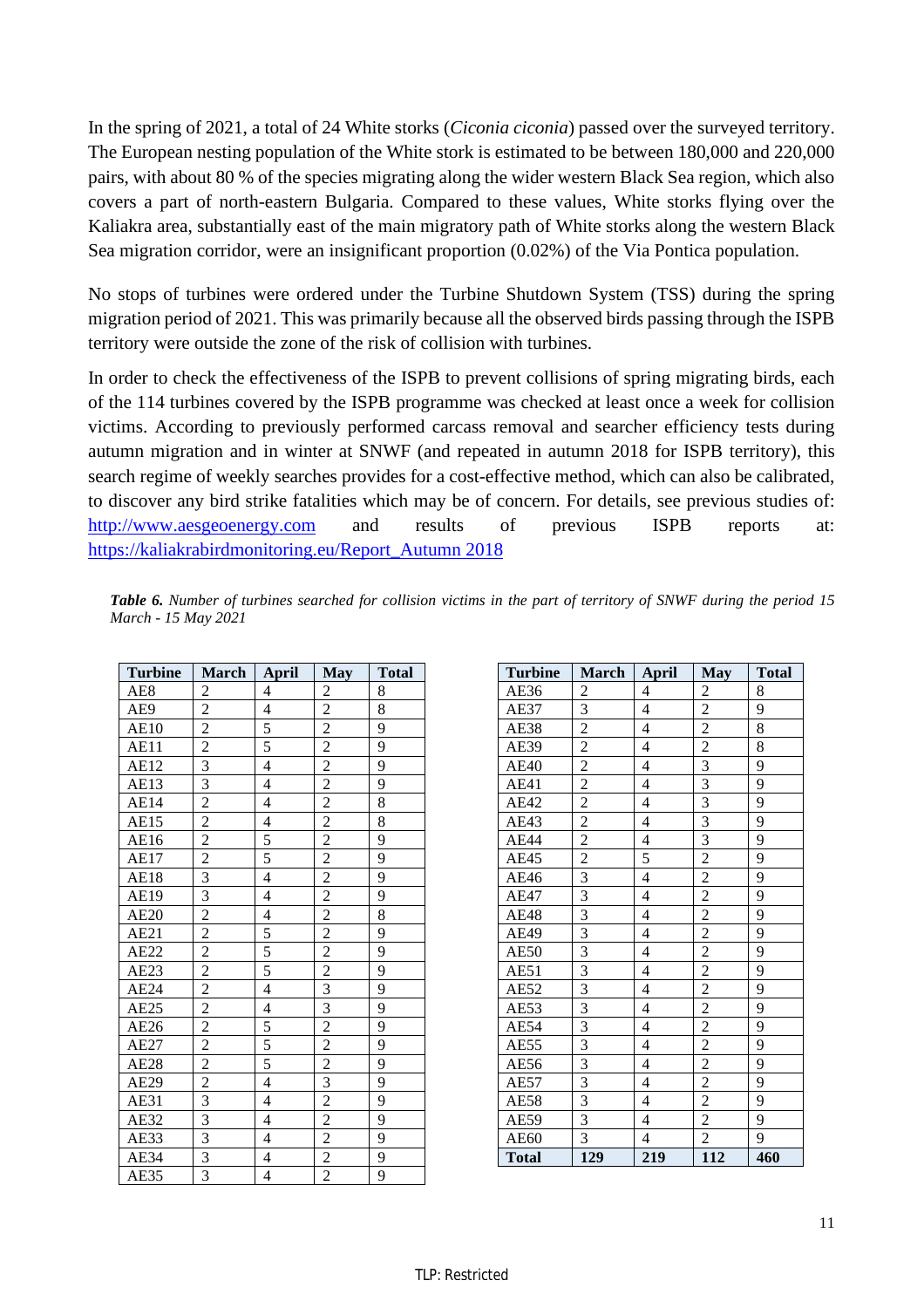5 records of dead birds after collision with wind turbines were documented during the 2021 spring migration of birds in the SNWF part of ISPB territory (Table 6). No case of collision with the turbines of a target bird species for the period of TSS application in ISPB was registered during the monitoring in spring 2021 (the target species are listed at Target bird species).

Table 7. Confirmed collision victims and species' conservation status as recorded during the 2021 spring migration *period in SNWF territory* 

| English name       | Species name           | Number of<br><i>birds</i> | <b>Red Data Book</b> | <b>IUCN</b> |
|--------------------|------------------------|---------------------------|----------------------|-------------|
| Common starling    | Sturnus vulgaris       |                           | Not listed           | LC          |
| Grey partridge     | Perdix perdix          |                           | Not listed           | $_{LC}$     |
| Skylark            | Alauda arvensis        |                           | Not listed           | LC          |
| Willow warbler     | Phylloscopus trochilus |                           | Not listed           | LC          |
| Yellow legged gull | Larus michahellis      |                           | Not listed           |             |

## **Conclusions: spring migration**

During the monitoring, there were no apparent changes in the main characteristics of the ornithofauna typical for the spring migration in the whole country and the specific characteristics of the species composition and phenology of bird migration in NE Bulgaria.

The results of the monitoring confirmed the relatively low importance of the SNWF territory for migratory birds in spring and the absence of negative influence of the operating wind farms on bird populations during their spring migration.

The migration periods, the species composition, the dynamics in number of birds, the daily activity, the height of the flights, as well as the feeding, resting and roost sites of the flying birds passing through the area indicated the absence of a barrier effect of the wind turbines.

The data presented in this report confirmed the absence of any adverse impact on sensitive bird species of the order Ciconiiformes, Pelecaniformes, Falconiformes, Gruiformes using migratory ascending air flows (thermals) for movement over long distances.

All these species were found to occasionally cross the study site, and their observed behaviour in respect to wind turbines did not indicate major changes which would impact on the energetics of these species during daily movements.

The quantitative characteristics of bird migration in the SNWF area during spring 2021, and the absence of mortality among the target bird species allows a continued conclusion that SNWF, as well as the other studied wind farms do not present a risk of adverse impact to migratory birds. The application of the ISPB's safeguards potentially was and can be an ongoing contributory part of the minimal risk posed to birds from wind farms in the Kaliakra region.

## **Autumn migration**

During the autumn monitoring, observations were made during all 92 days of the season 2021 (01.08 - 31.10.2021).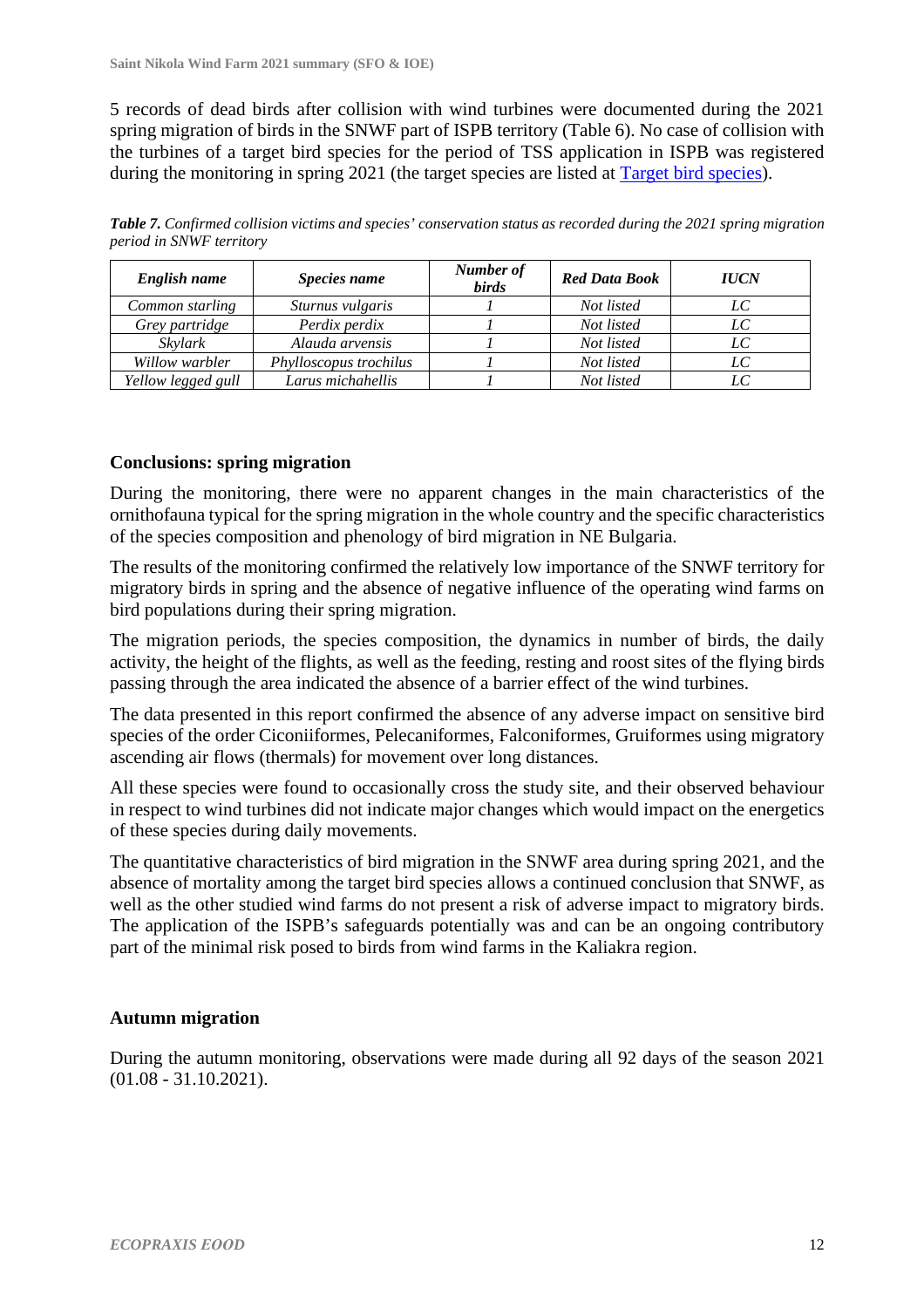

*Figure 6. Number of registered birds by months during the autumn migration in the territory of ISPB.* 



Figure 7. Dynamics of the autumn migration of the flying bird species in the ISPB territory according to visual observations during the period 01 August - 31 October 2021. Letters indicate the direction of wind in days with *increased number of migrating birds.* 

The number of birds in the ISPB study area apparently depended on the direction of the wind in autumn 2021. Of the seven peak days with intense migratory flights of birds: in three, west winds prevailed; in two, north-west and in another two days, the wind direction was north. (Figure 7).

The monitoring from 1 August to 31 October 2021 recorded 22983 individual birds, assigned to 46 bird species. The numbers of individuals recorded by species during autumn migration in 2021 are shown in Table 8.

| <b>Species name</b> | <b>Number</b> |
|---------------------|---------------|
| A. alba             | 5             |
| A. brevipes         | 194           |
| A. cinerea          | 49            |
| A. gentilis         |               |
| A. heliaca          |               |
| A. nisus            | 150           |
| A. pennata          | 17            |
| A. pomarina         | 27            |
| A. purpurea         |               |
| B. buteo            | 615           |
| B. rufinus          | 8             |

Table 8. Composition of species and number of registered birds over the period 01 August to 31 October 2021 in *the ISPB territory.* 

| <i>Species name</i> | <b>Number</b> |
|---------------------|---------------|
| C. aeruginosus      | 202           |
| C. ciconia          | 12859         |
| C. corax            | 13            |
| C. coturnix         |               |
| C. cyaneus          | 18            |
| C. gallicus         | 63            |
| C. garrulus         | 14            |
| C. macrourus        |               |
| C. nigra            | 17            |
| C. olor             |               |
| C. palumbus         |               |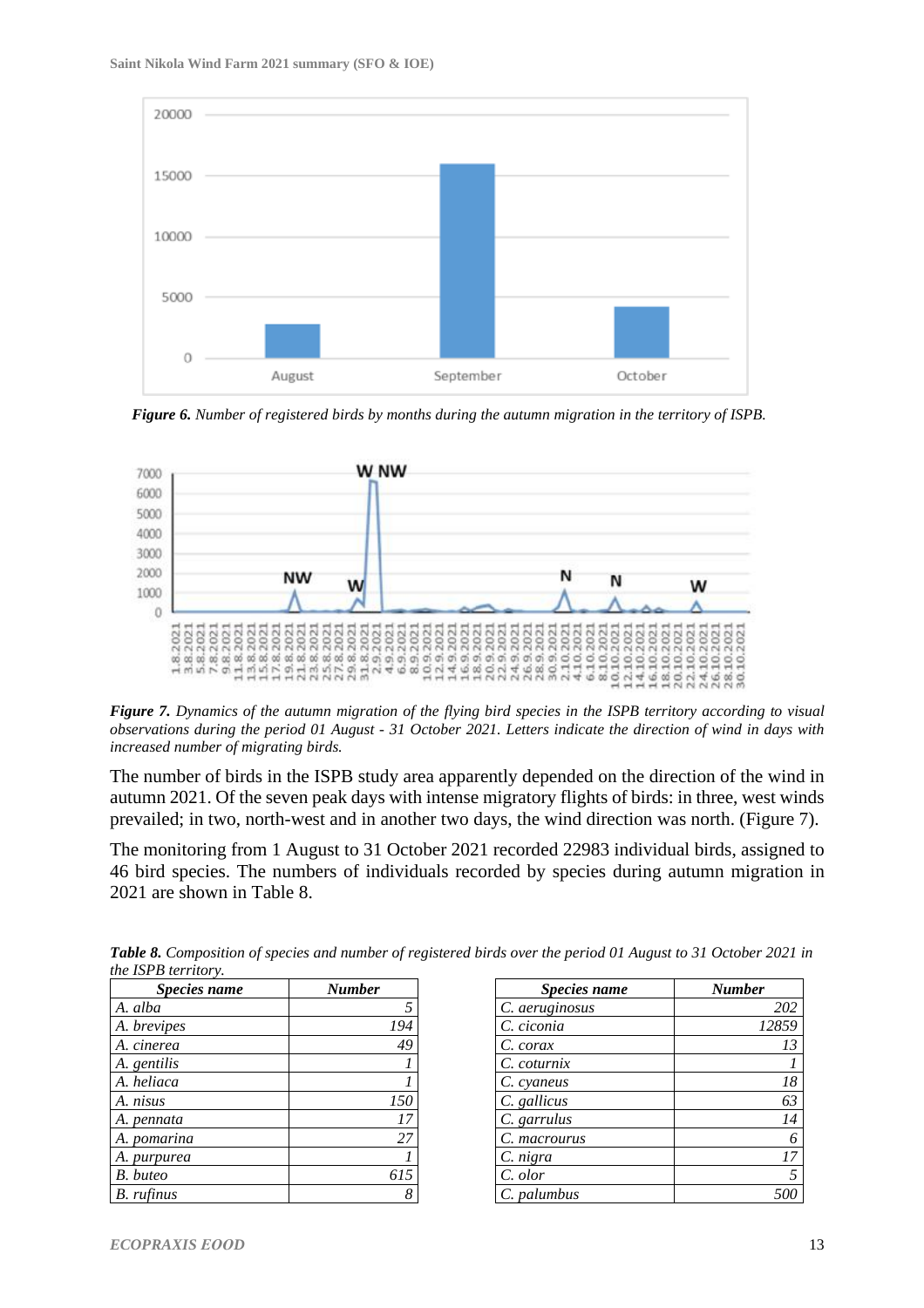**Saint Nikola Wind Farm 2021 summary (SFO & IOE)**

| Species name          | <b>Number</b> |
|-----------------------|---------------|
| C. <i>pygargus</i>    | 27            |
| F. peregrinus         | 3             |
| F. subbuteo           | 34            |
| <i>F.</i> tinnunculus | 94            |
| F. vespertinus        | 397           |
| G. fulvus             |               |
| G. grus               | 251           |
| G. virgo              |               |
| H. minutus            | 45            |
| H. rustica            | 200           |
| L. fuscus             |               |
| L. melanocephalus     |               |

| Species name   | <b>Number</b> |
|----------------|---------------|
| L. michahellis | 626           |
| L. ridibundus  | 35            |
| M. apiaster    | 2374          |
| M. migrans     | 28            |
| M. milvus      |               |
| P. apivorus    | 1852          |
| P. carbo       | 319           |
| P. crispus     | 2             |
| P. haliaetus   | 8             |
| P. onocrotalus | 1449          |
| R. riparia     | 17            |
| U. epops       | 2             |

The most numerous migrating birds recorded in autumn 2021 were white storks (*Ciconia ciconia*) with over 12,000 individuals registered. Within the other soaring birds the most numerous recorded birds involved honey buzzards (*P. apivorus*) and great white pelicans (*P. onocrotalus*) with over 1400 individuals of each species (Table 8). Seven new species were recorded in autumn 2021. The newly observed species were great egret (*Ardea alba*), common quail (*Coturnix coturnix*), mute swan (*Cygnus olor),* Mediterranean gull (*Larus melanocephalus*), black-headed gull (*Larus ridibundus*), little gull (*Hydrocoloeus minutus*), and Eurasian hoopoe (*Upupa epops*). The hoopoe is a common bird species and the fact it was not registered in previous autumn seasons is probably related to the habitats around the constant observation points which are located in agrarian fields.

As a result of the simultaneous observations of five constantly attended observation points with assistance from three radar systems (Figure 1) during the whole period of the autumn migration, four stops of group of turbines in the territory of SNWF were ordered.

| Date       | Wind<br>Farm | <b>Turbine</b> code<br>N <sub>2</sub> /Group | <i>Species</i>            | <b>Number</b><br>of birds | Time<br>stop | Time restart |
|------------|--------------|----------------------------------------------|---------------------------|---------------------------|--------------|--------------|
| 02.10.2021 | <b>SNWF</b>  | A zone                                       | P. onocratalus<br>G. grus | 450<br>13                 | 15:42:00     | 15:48:00     |
| 11.10.2021 | <b>SNWF</b>  | A zone                                       | G. fulvus                 |                           | 10:28:00     | 10:33:00     |
| 11.10.2021 | <b>SNWF</b>  | F zone                                       | G. fulvus                 |                           | 10:45:00     | 10:52:00     |

*Table 9. Number of Turbine Shutdown System applications in winter 2020-2021.* 

According to previously performed carcass removal and searcher efficiency tests during autumn migration and in winter at SNWF, a search regime of weekly searches provided for a costeffective method, which can also be calibrated on the potential for missed carcasses, to discover any bird strike fatalities which may be of concern. Hence a frequency of four searches per month under every turbine allowed estimation of the mortality of the birds from a collision with the turbines. For details see previous studies on the same territory: <http://www.aesgeoenergy.com/site/Studies.html>

The total number of searches per turbine in SNWF is presented in Table 10.

**Table 10.** Number of checks for victims of collision in the territory of SNWF during the period 01 August-31 *October 2021* 

| <b>Turbine</b> | Aug. | Sep. | Oct. | <b>Total</b> |
|----------------|------|------|------|--------------|
| AE8            |      |      |      |              |
| AE9            | っ    |      |      |              |
| AE10           |      |      |      |              |

| <b>Turbine</b> | Aug. | Sep. | Oct. | <b>Total</b> |
|----------------|------|------|------|--------------|
| AE11           |      |      |      |              |
| AE12           |      |      |      |              |
| AE13           |      | 6    |      |              |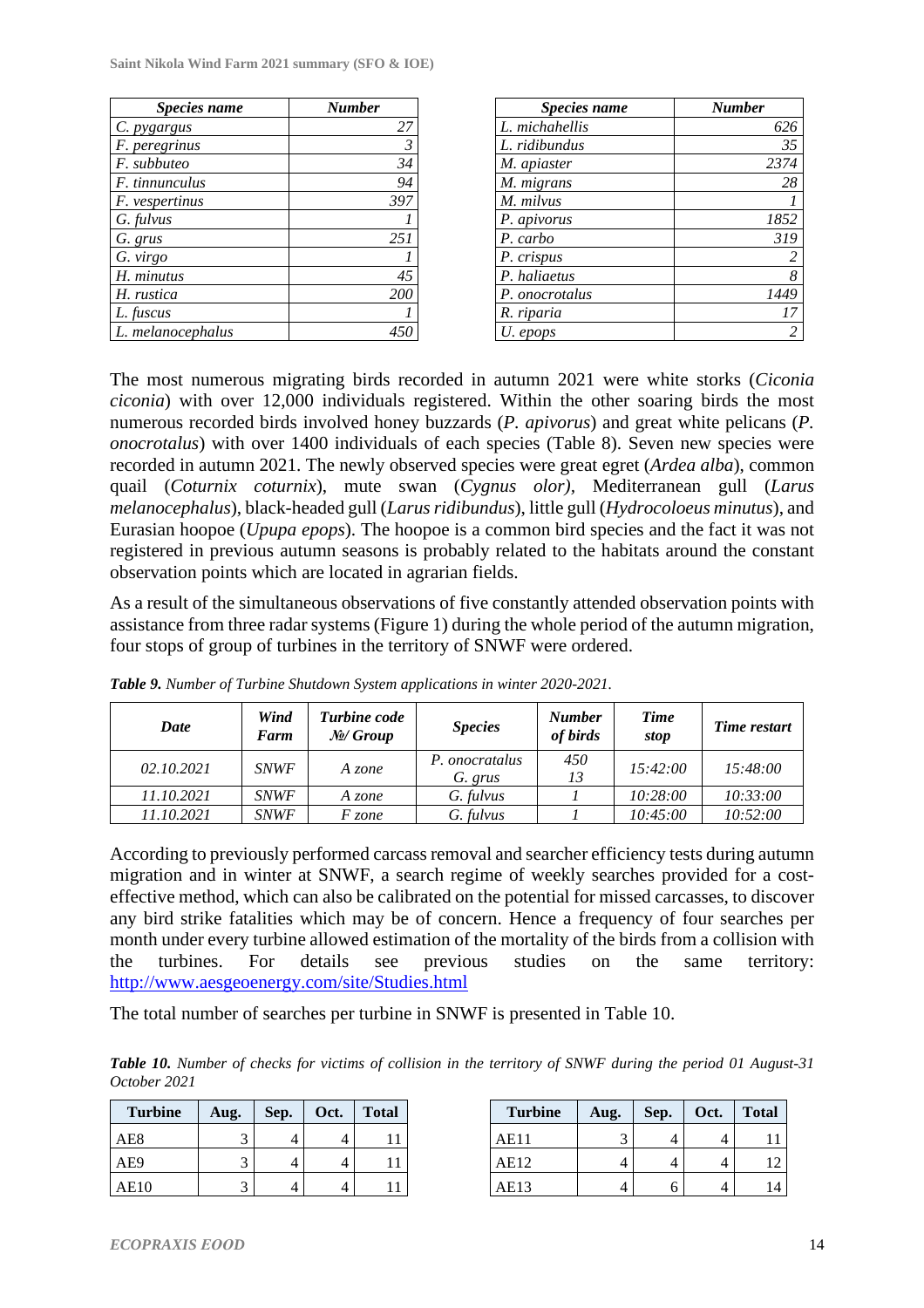| Saint Nikola Wind Farm 2021 summary (SFO & IOE) |  |  |  |  |
|-------------------------------------------------|--|--|--|--|
|-------------------------------------------------|--|--|--|--|

| <b>Turbine</b> | Aug.           | Sep.           | Oct.                     | <b>Total</b> |
|----------------|----------------|----------------|--------------------------|--------------|
| AE14           | 3              | 4              | 4                        | 11           |
| AE15           | 3              | $\overline{4}$ | $\overline{4}$           | 11           |
| AE16           | 3              | 4              | 4                        | 11           |
| <b>AE17</b>    | 3              | 4              | 4                        | 11           |
| <b>AE18</b>    | 4              | 4              | 4                        | 12           |
| AE19           | $\overline{4}$ | 4              | 4                        | 12           |
| AE20           | 3              | 4              | 4                        | 11           |
| AE21           | 3              | $\overline{4}$ | $\overline{4}$           | 11           |
| AE22           | 3              | 4              | 4                        | 11           |
| AE23           | 3              | $\overline{4}$ | $\overline{4}$           | 11           |
| AE24           | 3              | $\overline{4}$ | 4                        | 11           |
| AE25           | 3              | 4              | 4                        | 11           |
| AE26           | 3              | $\overline{4}$ | 4                        | 11           |
| <b>AE27</b>    | 3              | 4              | 3                        | 10           |
| <b>AE28</b>    | 3              | $\overline{4}$ | 3                        | 10           |
| <b>AE29</b>    | $\overline{3}$ | $\overline{4}$ | 4                        | 11           |
| <b>AE31</b>    | 4              | 6              | 4                        | 14           |
| <b>AE32</b>    | $\overline{4}$ | 6              | $\overline{4}$           | 14           |
| AE33           | 4              | 6              | 4                        | 14           |
| AE34           | 4              | 6              | 4                        | 14           |
| AE35           | 4              | 6              | 4                        | 14           |
| AE36           | 3              | $\overline{4}$ | 4                        | 11           |
| AE37           | $\overline{4}$ | 4              | 4                        | 12           |
| <b>AE38</b>    | 3              | $\overline{4}$ | $\overline{\mathcal{L}}$ | 11           |

| <b>Turbine</b> | Aug.                     | Sep.                     | Oct.                    | <b>Total</b> |
|----------------|--------------------------|--------------------------|-------------------------|--------------|
| AE39           | 3                        | 4                        | 4                       | 11           |
| AE40           | 3                        | $\overline{4}$           | $\overline{4}$          | 11           |
| <b>AE41</b>    | 3                        | 4                        | $\overline{4}$          | 11           |
| AE42           | 3                        | 4                        | $\overline{\mathbf{4}}$ | 11           |
| AE43           | 3                        | 4                        | $\overline{4}$          | 11           |
| AE44           | 3                        | 4                        | $\overline{4}$          | 11           |
| AE45           | 3                        | 4                        | 3                       | 10           |
| <b>AE46</b>    | $\overline{\mathcal{L}}$ | 4                        | $\overline{4}$          | 12           |
| AE47           | $\overline{4}$           | $\overline{4}$           | $\overline{4}$          | 12           |
| AE48           | 4                        | 4                        | $\overline{4}$          | 12           |
| <b>AE49</b>    | $\overline{\mathbf{4}}$  | $\overline{\mathcal{L}}$ | $\overline{\mathbf{4}}$ | 12           |
| <b>AE50</b>    | 4                        | 6                        | $\overline{4}$          | 14           |
| AE51           | 4                        | 4                        | $\overline{4}$          | 12           |
| AE52           | $\overline{\mathcal{L}}$ | 4                        | $\overline{4}$          | 12           |
| AE53           | 4                        | 4                        | $\overline{4}$          | 12           |
| AE54           | $\overline{4}$           | 4                        | $\overline{4}$          | 12           |
| AE55           | 4                        | $\overline{\mathcal{L}}$ | $\overline{4}$          | 12           |
| <b>AE56</b>    | 4                        | 4                        | $\overline{4}$          | 12           |
| AE57           | 4                        | 4                        | $\overline{4}$          | 12           |
| <b>AE58</b>    | 4                        | 4                        | $\overline{4}$          | 12           |
| <b>AE59</b>    | $\overline{4}$           | $\overline{4}$           | $\overline{4}$          | 12           |
| <b>AE60</b>    | 4                        | 6                        | 4                       | 14           |
| <b>Total</b>   | 181                      | 224                      | 205                     | 610          |

As a result of 610 searches under 52 individual turbines between 1 August and 31 October 2021 only one dead bird was identified as being victim of collision - Yellow-legged gull (*Larus michahellis*), found on 11 September 2021. This bird species is Least Concern category according to IUCN evaluation and so is not the focus of species' conservation criteria. This species for which a collision victim was found is numerous and the additional mortality caused by wind turbines would not impact the wider population numbers. The species is not among the target ISPB species. In the case of collision mortality monitoring in SNWF, no case of collision with turbines of target bird species was identified in autumn 2021.

## **Conclusions: autumn migration**

During the monitoring, there were no apparent changes in the main characteristics of the ornithofauna typical for the autumn migration in the whole country and the specific characteristics of the species composition and phenology of bird migration in NE Bulgaria.

The results of the monitoring confirmed the relatively low importance of the ISPB territory (including SNWF) for the migatory birds in autumn and the absence of negative influence of the operating wind farms on bird populations passing through the ISPB during their autumn migration.

The migration periods, the species composition, the dynamics in number of birds, the daily activity, the elevation of flights, as well as the feeding, resting and roost sites of the flying birds passing through the area indicated the absence of a barrier effect of the wind turbines in autumn migration period.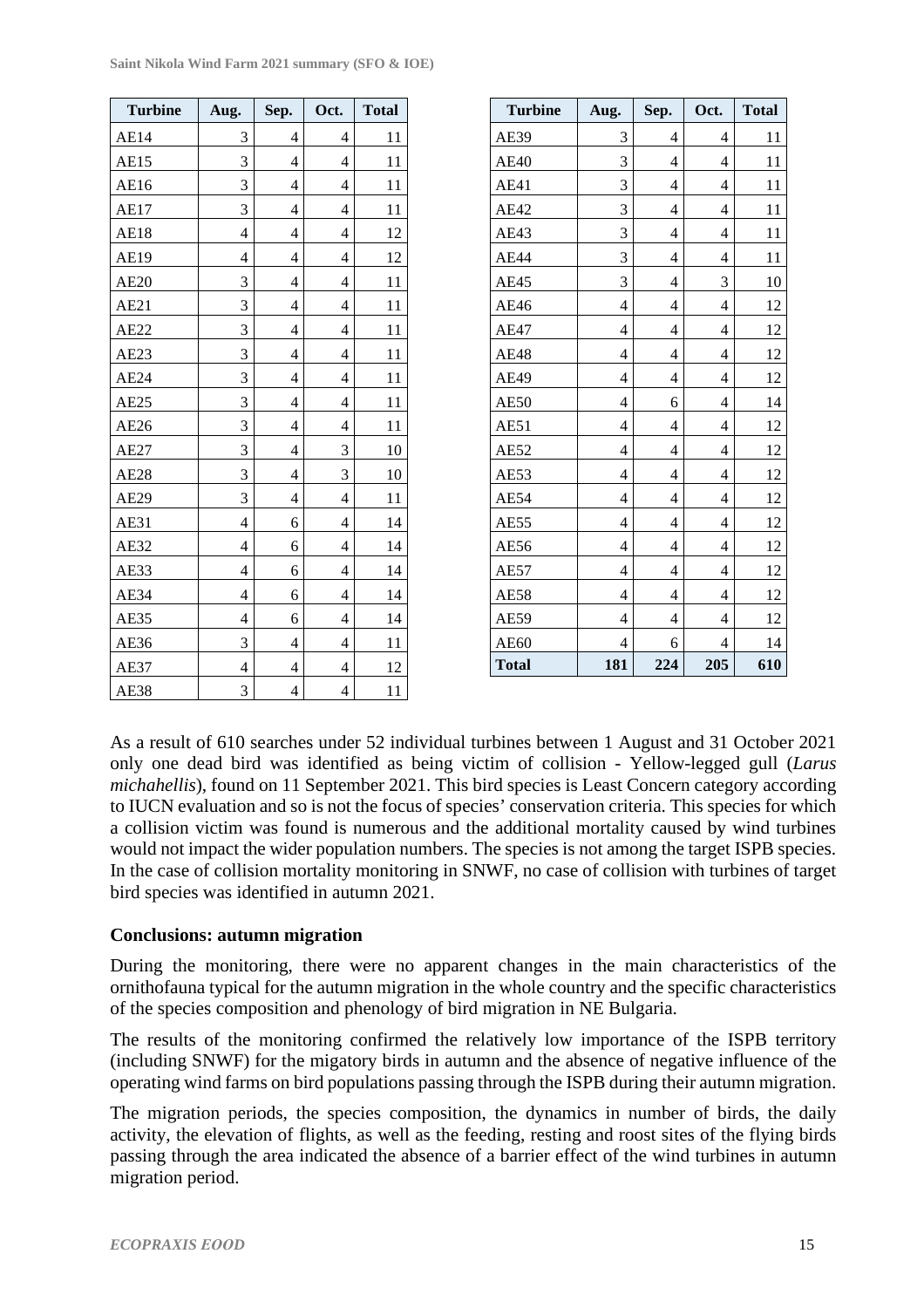The data presented in this report confirmed the absence of impact on sensitive bird species of order Ciconiiformes, Pelecaniformes, Falconiformes, Gruiformes using migratory upward airflows (thermals) to move (soaring) over long distances in autumn migration period.

All these species were found during the study to cross the site using suitable habitats without the need to increase their energy losses in their daily movements and to change their migratory strategy in the period of autumn mugration.

The quantitative characteristics of bird migration in the SNWF area during autumn 2021, and the absence of mortality among the target bird species allows a continued conclusion that the studied wind farms do not present a risk of adverse impact to migratory birds. The application of the ISPB's safeguards potentially was and can be an ongoing contributory part of the minimal risk posed to birds from wind farms in the Kaliakra region.

## **List of participants in the observations**

## Ø **Prof. Dr Pavel Zehtindjiev – Senior field ornithologist**

More than 25 years of research experience in ornithology. Author of more than 85 scientific publications in international journals with an impact on the scientific field of bird biology, ecology and ecosystem conservation. Member of the European Ornithological Union and many nature conservation organizations. Winner of the Revolutionary Discovery Award for the Ornithology of the American Ornithological Society for 2016 - The Cooper Ornithological Society. Over 10 years of experience in impact monitoring study of wind turbines in the study area.

## Ø **Dr Viktor Vasilev – Field ornithologist**

Senior researcher in the Faculty of Biology, University of Shumen. Member of BSPB and participant in number of conservation projects in Bulgaria. Author of over 20 scientific publications in international journals. Member of BSPB.

## Ø **Veselina Raikova - Field ornithologist**

Natural History Museum of Varna. Member of BSPB. Author of more than 10 publications in international scientific journals. Over 10 years of experience in impact monitoring study of wind turbines in the study area.

## Ø **Ivaylo Raykov - Field ornithologist**

Museum of Natural History, Varna. Member of BSPB. Author of over 20 scientific publications in international journals.

Over Five years of experience in impact monitoring in the region of Kaliakra.

## Ø **Kiril Bedev - Field ornithologist**

Researcher in Institute of Biodiversity and Ecosystem Research at the Bulgarian Academy of Sciences. Active member of conservation organization Green Balkans. Long term study on migrating birds and biodiversity of Burgas lakes. Author of three articles in Bulgarian Red Data Book. Expertise in biotechnology, conservation biology and environmental monitoring. Over seven years of experience in impact monitoring of wind parks in Bulgaria. Member of Balkani NGO for conservation of birds and nature.

## Ø **Janko Jankov - Field ornithologist**

Student in Biology, University of Shumen. Over seven years of experience in impact monitoring of birds in Wind Park projects in NE Bulgaria. Member of BSPB.

## Ø **Nikolay Velichkov - Field ornithologist**

Field studies of the distribution and number of breeding bird species ENVEKO, Inspection of use of pesticides and pedigrees in the framework of the project "Urgent measures for the protection of the Egyptian Vulture (*Neophron percnopterus*) BSPB".